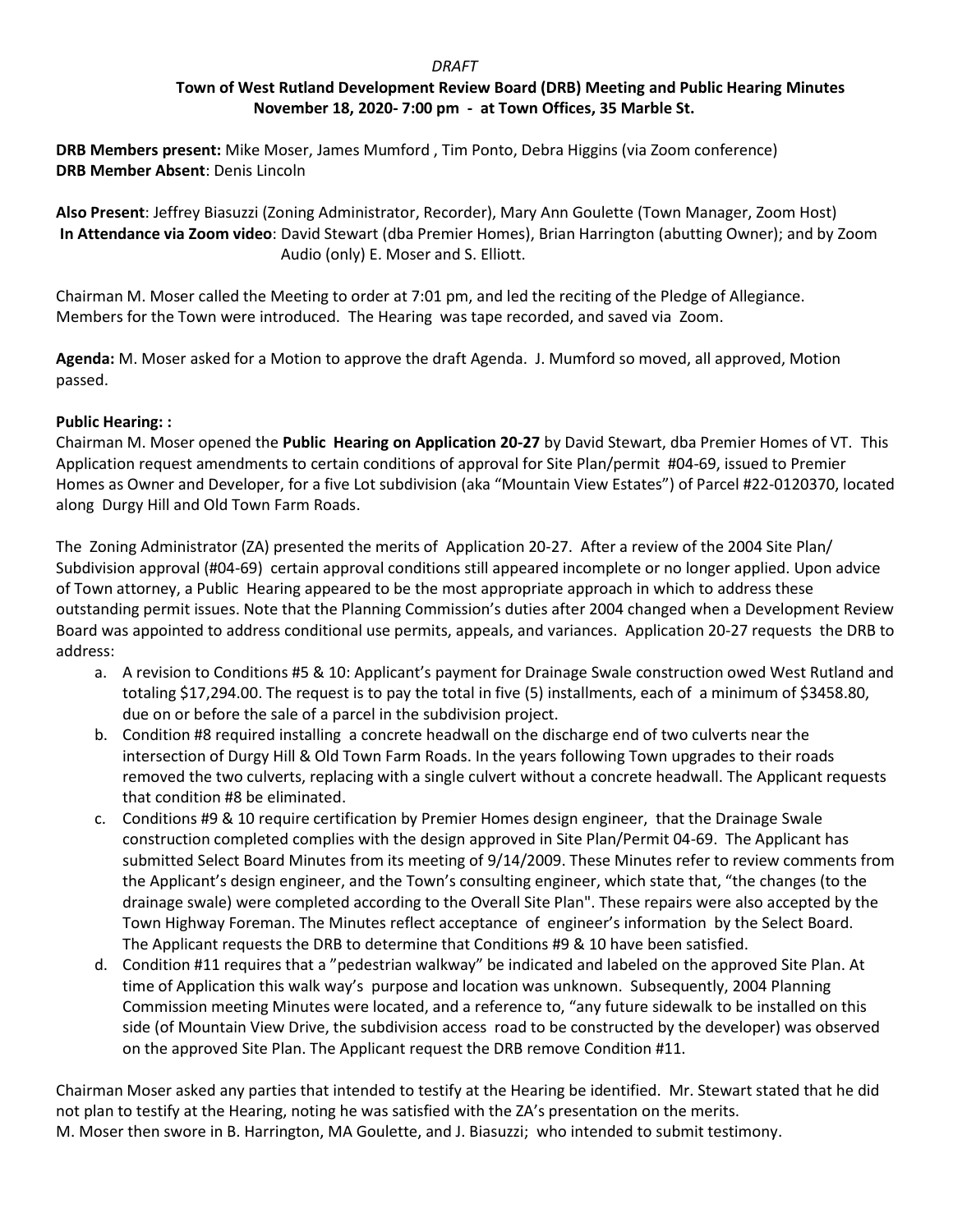The Town Manager then explained that the entire length of Durgy Hill Road had undergone a number of drainage improvements; and that the \$17, 294.00 fee was allocated to Premiere Homes under Conditions #5 & 10 as their portion of this past expense. One result of this road work was that the two culverts in existence and shown on the approved Site Plan in 2005 were replaced with a single culvert. The Fee payment in installments was satisfactory to the Town.

Brian Harrington testified that his concerns included:

- a. He had no objection to amendment request "a", regarding payment installments.
- b. He was concerned that even the existing single culvert should have a concrete headwall. He stated that the riprap at the culvert's discharge end is on only one side, and that the other side appears to be eroding. He recommended having a professional engineer review the current installation to determine if a concrete headwall is necessary.
- c. He questioned if the Drainage Swale System was ever certified by the design engineer. The ZA read into testimony the applicable portion of the Select Board Minutes of 9/14/2009. At the time there appears that the two wall culvert system was still in place. B. Harrington questioned the part of Condition #10 requiring that the drainage system be certified complete, and stated his opinion that the drainage system is still incomplete because the tree planting required has not been accomplished. He stated tree planting was in the Site Plan, and stipulated to in a 10/13/2006 VT Environmental Court agreement that discussed planting details. He also referenced a VT E-Court Decision and Judgement Order by Justice M. Wright; citing the last paragraph of this three (3) page document, "Based on the foregoing, it is hereby Ordered and Adjudged that the subdivision as shown on Exhibit 2 is hereby approved, incorporating the terms of the settlement document which are also hereby approved, concluding this appeal."

M. Moser asked if there were any questions by the DRB for the Town Manager, Zoning Administrator, or public participants. Hearing none, M. Moser asked if there was any additional testimony to be entered by any party sworn in. Hearing none; the Public Hearing concluded and the Meeting proceed to other Agenda Items.

## **Public Concerns & Input**; None submitted

### **Miscellaneous & Other Business:**

- a. There was no repost on PC upgrades to Zoning submitted.
- b. There was no RRPC representative report. The ZA noted that Leona Minard had offered to serve as town representative in lieu of D. Lincoln, but had not been receiving any Meeting information from the RRPC.
- c. No new fiscal year budget requests discussed.

**Minutes:** M. Moser asked for a Motion to approve the DRB Minutes of 5/20/2020. D. Higgins so moved, all approved, Motion passed.

**Schedule next Meeting:** The next regular Meeting was scheduled for 7:00 pm Wednesday December 16, 2020; at Town Office; providing there was business for the Board.

### **DELIBERATIVE SESSION:**

M. Moser requested a Motion to enter Deliberative Session to discuss Application 20-27, and asked the ZA and Town Manager to stay to offer zoning or Town related details as requested. J. Mumford so Moved. All approved and Motion passed at 7:34 pm.